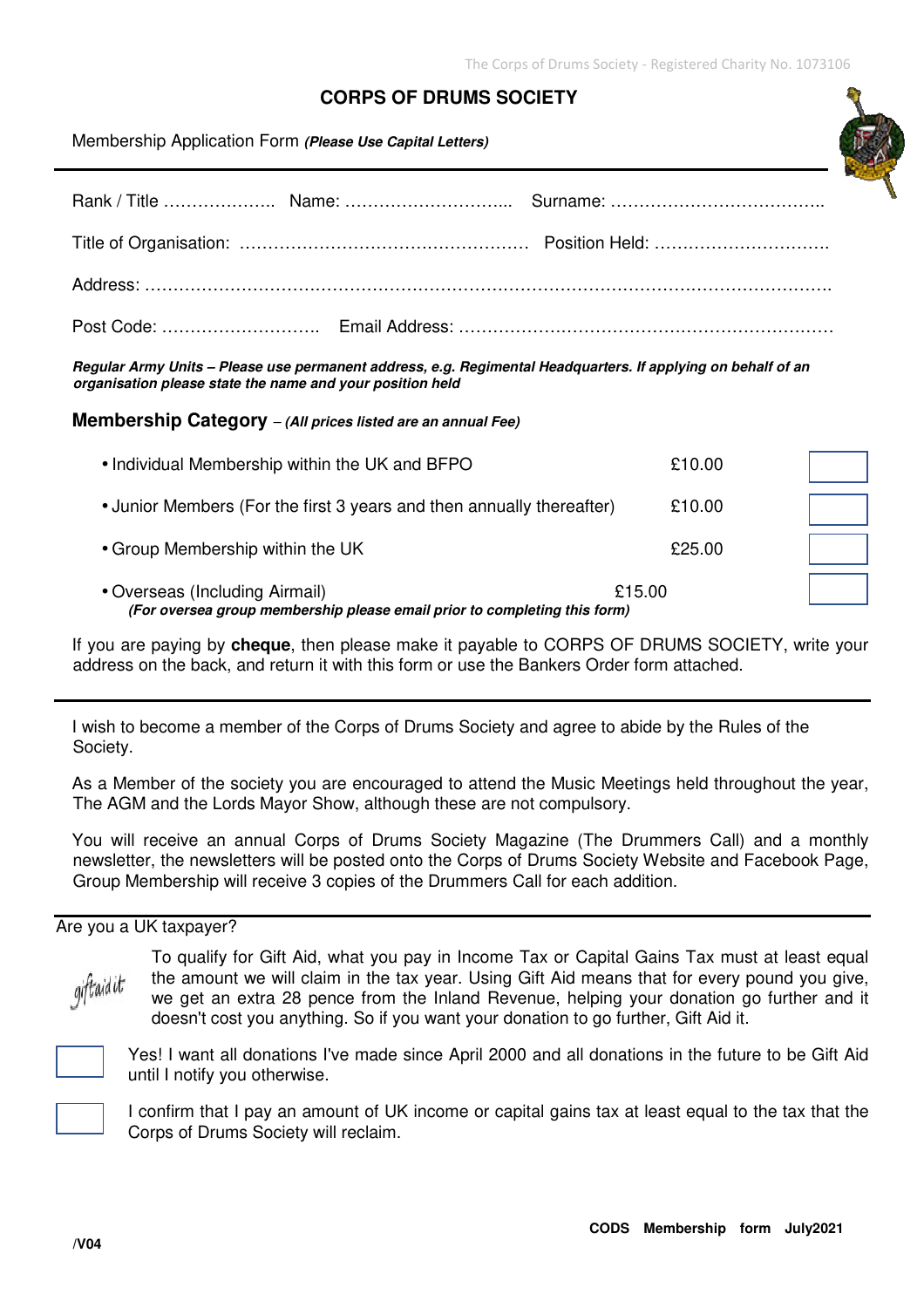The Corps of Drums Society - Registered Charity No. 1073106

| Signature:                                                                                                                                                                                                                                                                                                                         |                                                                                                                                                       |
|------------------------------------------------------------------------------------------------------------------------------------------------------------------------------------------------------------------------------------------------------------------------------------------------------------------------------------|-------------------------------------------------------------------------------------------------------------------------------------------------------|
|                                                                                                                                                                                                                                                                                                                                    | <b>Bankers Order Form</b>                                                                                                                             |
|                                                                                                                                                                                                                                                                                                                                    | Please complete your details below in Block capitals, Sign & date the form and return to the following:                                               |
|                                                                                                                                                                                                                                                                                                                                    | Hon Treasurer Corps of Drums Society<br>14 Heathfields, Trimley St Martin, Felixstowe<br>Suffolk - IP11 0GA<br>Or Email to Treasurer@corpsofdrums.com |
|                                                                                                                                                                                                                                                                                                                                    |                                                                                                                                                       |
| To: The Manager                                                                                                                                                                                                                                                                                                                    |                                                                                                                                                       |
|                                                                                                                                                                                                                                                                                                                                    |                                                                                                                                                       |
|                                                                                                                                                                                                                                                                                                                                    |                                                                                                                                                       |
| Signature:                                                                                                                                                                                                                                                                                                                         |                                                                                                                                                       |
| Please pay from the above account t to:                                                                                                                                                                                                                                                                                            |                                                                                                                                                       |
| Lloyds TSB Bank Plc, 77/81 High Street, Chelmsford. Essex                                                                                                                                                                                                                                                                          |                                                                                                                                                       |
| Sort Code: 30-91-85                                                                                                                                                                                                                                                                                                                | Account No: 03764968                                                                                                                                  |
| $\alpha$ , $\beta$ , $\alpha$ , $\alpha$ , $\alpha$ , $\beta$ , $\alpha$ , $\beta$ , $\beta$ , $\beta$ , $\beta$ , $\beta$ , $\beta$ , $\beta$ , $\beta$ , $\beta$ , $\beta$ , $\beta$ , $\beta$ , $\beta$ , $\beta$ , $\beta$ , $\beta$ , $\beta$ , $\beta$ , $\beta$ , $\beta$ , $\beta$ , $\beta$ , $\beta$ , $\beta$ , $\beta$ |                                                                                                                                                       |

On 1<sup>st</sup> April 20\_\_\_\_\_ for Credit of The Corps of Drums Society, for the sum of; (Please tick)

 $\Box$  £10.00  $\Box$  £15.00  $\Box$  £25.00

Amount in Words:

And thereafter every first day of April annually until further notice and debit my account accordingly

**Quoting reference (To be completed by the Society)…………………………………………………** 

## **Cancellation of your Membership**

| This cancels any previous instructions in favour of The Corps of Drums Society. |  |
|---------------------------------------------------------------------------------|--|
| I also enclose an additional donation of £                                      |  |
|                                                                                 |  |
|                                                                                 |  |
|                                                                                 |  |
|                                                                                 |  |